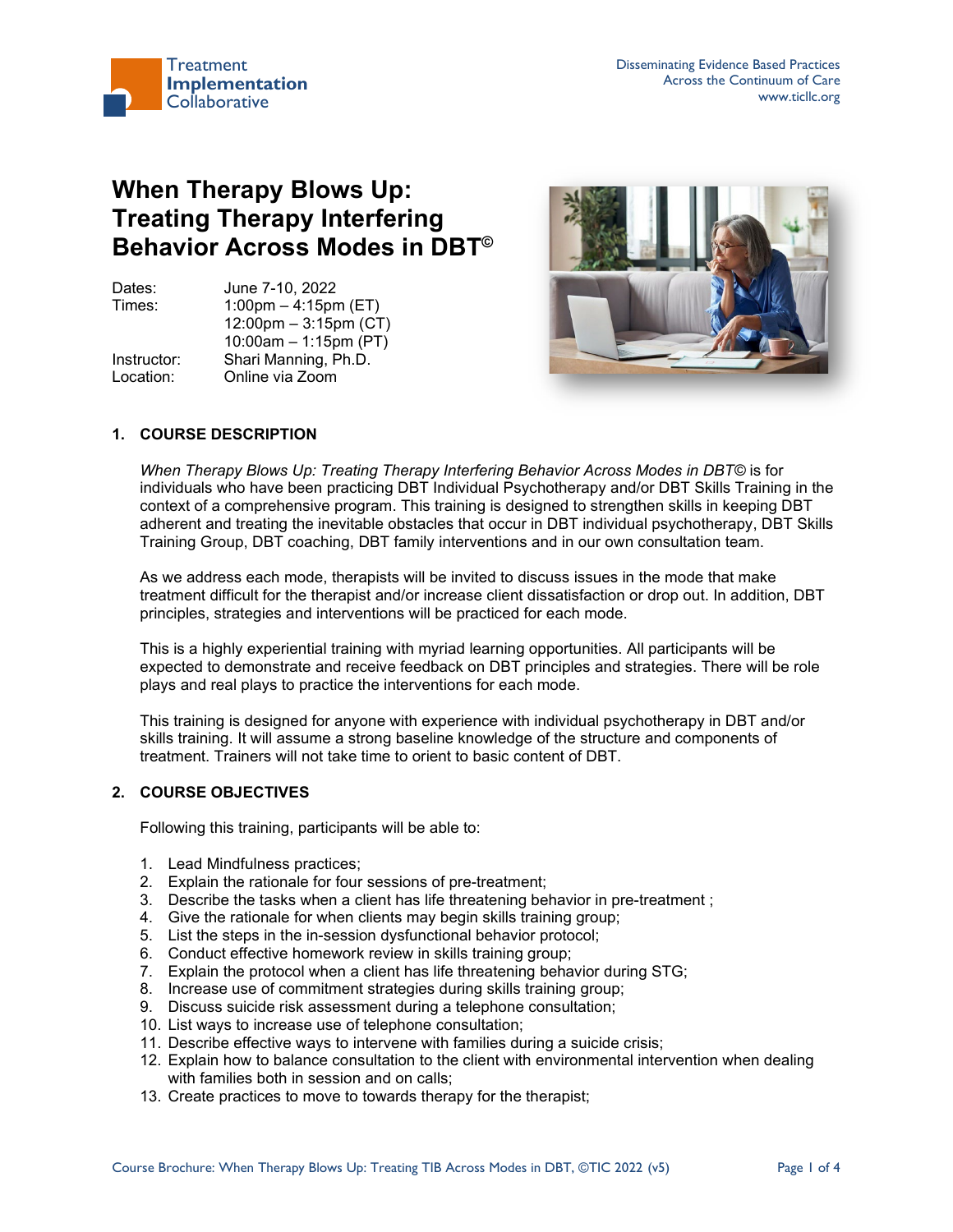

- 14. Conduct a consultation team assess;
- 15. Create new targets for their consultation team.

# **3. COURSE SCHEDULE**

| Dates / Times        | <b>Topic</b>                                        | <b>Minutes</b> |
|----------------------|-----------------------------------------------------|----------------|
| Day 1: June 7, 2022  | Mindfulness                                         | 15             |
| 1:00pm $-$ 4:15pm ET | Orienting to the Training Center                    | 15             |
| 12:00pm - 3:15pm CT  | <b>Issues in Pre-Treatment Discussion</b>           | 20             |
| 10:00am - 1:15pm PT  | Rushing/dragging Pre-Treatment                      | 20             |
|                      | Life Threatening Behaviors (LTB's) in Pre-Treatment | 20             |
|                      | <b>Break</b>                                        | 15             |
|                      | LTB's in Pre-Treatment (continued)                  | 10             |
|                      | Drop Out during Pre-Treatment                       | 15             |
|                      | <b>Issues in Individual Therapy Discussion</b>      | 20             |
|                      | When LTB's Don't Decrease                           | 20             |
|                      | <b>When Commitment Wanes</b>                        | 15             |
|                      | Assessing and Treating Therapy Interfering          | 10             |
|                      | Total                                               | 180            |
| Day 2: June 8, 2022  | Mindfulness                                         | 15             |
| 1:00pm - 4:15pm ET   | Assessing and Treating TIB's (continued)            | 30             |
| 12:00pm - 3:15pm CT  | In-Session Dysfunctional Behavior Protocol          | 10             |
| 10:00am - 1:15 pm PT | In-Session Dysfunctional Behavior Practice          | 15             |
|                      | <b>Issues in Skills Training Group Discussion</b>   | 20             |
|                      | <b>Break</b>                                        | 15             |
|                      | <b>Strategies for Reviewing Homework</b>            | 30             |
|                      | <b>Getting Commitment</b>                           | 15             |
|                      | Therapy Interfering Behavior                        | 25             |
|                      | Therapy Destroying Behavior                         | 20             |
|                      | Total                                               | 180            |
| Day 3: June 9, 2022  | Mindfulness                                         | 15             |
| 1:00pm - 4:15 pm ET  | <b>Issues in Telephone Consultation Discussion</b>  | 20             |
| 12:00pm - 3:15pm CT  | When LTB's Occur                                    | 30             |
| 10:00am - 1:15 pm PT | When TIB's Occur                                    | 25             |
|                      | <b>Break</b>                                        | 15             |
|                      | When Clients Refuse Coaching                        | 20             |
|                      | <b>Issues in Dealing with Families Discussion</b>   | 20             |
|                      | When LTB's Occur                                    | 25             |
|                      | When TIB's Occur                                    | 25             |
|                      | Total                                               | 180            |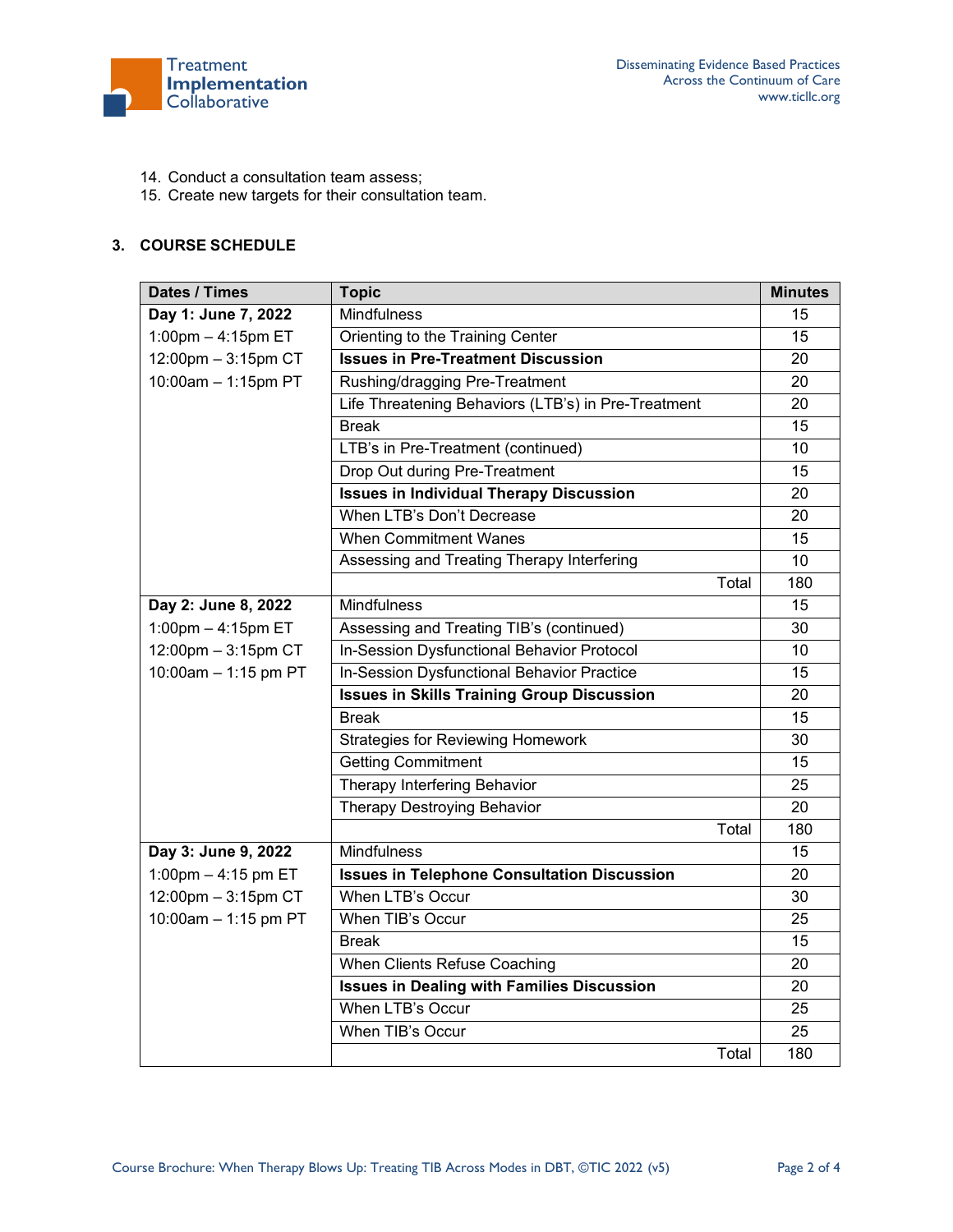

| Day 4: June 10, 2022     | <b>Mindfulness</b>                            | 15  |
|--------------------------|-----------------------------------------------|-----|
| 1:00pm $-$ 4:15 pm ET    | <b>Balancing Case Management Strategies</b>   | 20  |
| $12:00$ pm $-3:15$ pm CT | <b>Issues in Consultation Team Discussion</b> | 20  |
| 10:00am $-$ 1:15 pm PT   | Lack of Structure                             | 15  |
|                          | Consultation Team Interfering Behavior (CTIB) | 20  |
|                          | Over-Focusing on Clients                      | 20  |
|                          | <b>Break</b>                                  | 15  |
|                          | CTIB: Lack of Balance                         | 30  |
|                          | Assessing Your Team's Functioning             | 30  |
|                          | <b>Choosing Team Targets</b>                  | 10  |
|                          | Choosing Targets for Your CTIB                | 10  |
|                          | Final Q&A                                     | 10  |
|                          | Total                                         | 180 |
|                          | <b>Grand Total</b>                            | 720 |

## **4. COURSE PREREQUISITES**

This course is designed for clinicians who have been trained and are actively practicing DBT. Attention will be paid to the modes of treatment offered in Standard, Comprehensive DBT therefore practicing individual psychotherapists, skills trainers, family therapists and case managers will benefit from the course. This course will not teach the basics of DBT.

## **5. TUITION & REGISTRATION**

**Regular Rate:** \$275 (USD) per person.

**Early Rate:** \$250 (USD) per person (save \$25pp) To qualify for the early payment rate, tuition must be received in full by April 29, 2022.

**Small Groups (2-4):** \$250 (USD) per person (save \$25 pp)

To qualify for the group payment rate, 2-4 individuals must register and pay in a single transaction. Use code "GroupTIB22" at checkout.

**Large Groups (5+):** If you have a group of 5+ please contact Helen Best (206) 251-5134 or [hbest@ticllc.org\)](mailto:hbest@ticllc.org) for special rate. Large group registrations must be paid by check – discount goes to your team instead of paying credit card fees.

## **Registration:**

Register online at [www.ticllc.org](http://www.ticllc.org/) and click on Trainings Registration. Pay by credit card, PayPal or check. Checks payable to: Treatment Implementation Collaborative and mailed to: 6327 46th Avenue SW, Seattle, WA 98136. Registration is not guaranteed until full payment is received.

## **Refunds & Substitutions:**

If you need to substitute a colleague to take your place or cancel a registration, please contact TIC at cbest@ticllc.org no later than May 27, 2022. We will refund your registration fees, minus \$50 (USD) – we understand that life happens when you are making other plans and we want to be accommodating. No substitutions or refunds will be made once the course begins.